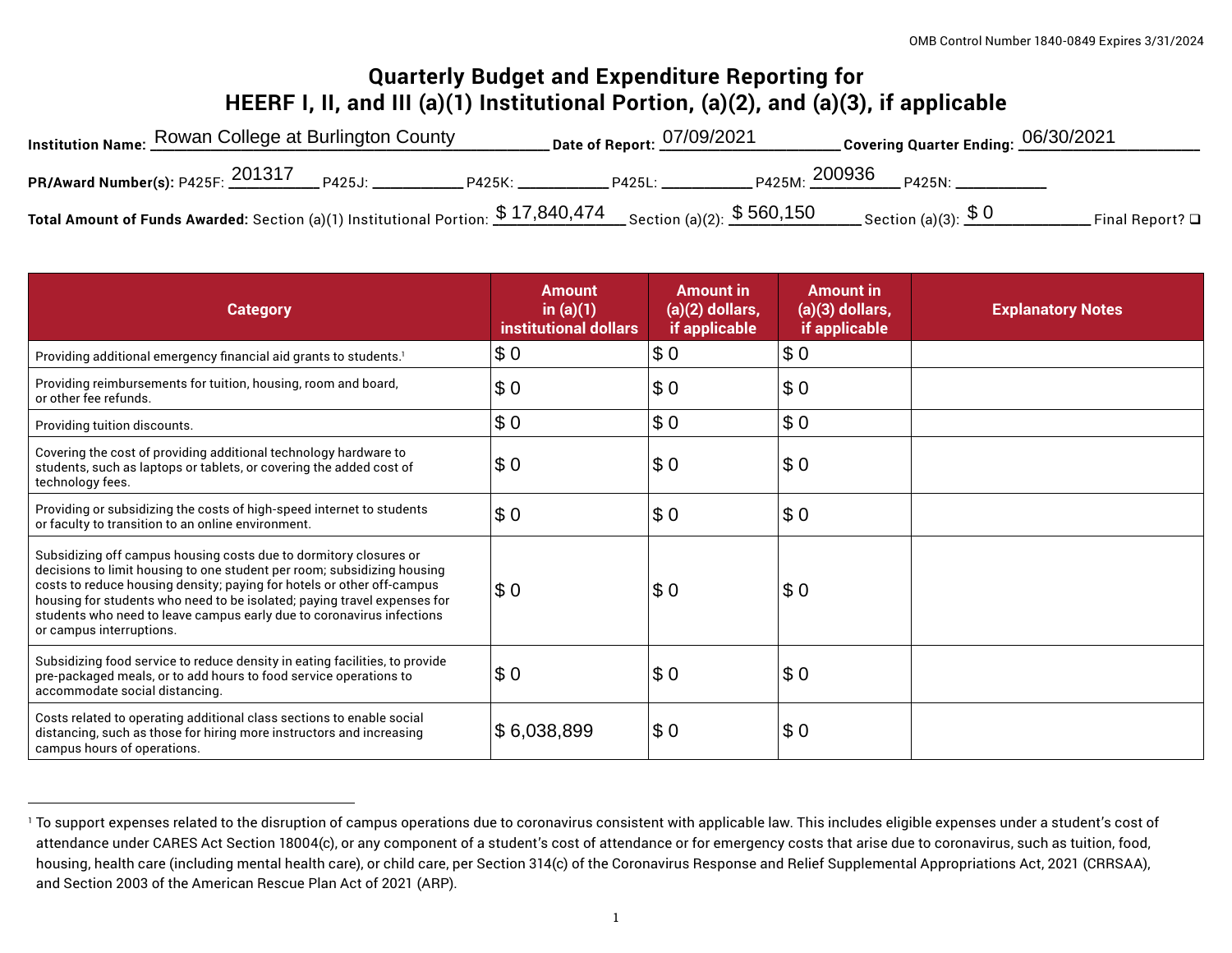| <b>Category</b>                                                                                                                                                                                                                                                                     | <b>Amount</b><br>in $(a)(1)$<br>institutional dollars | <b>Amount in</b><br>$(a)(2)$ dollars,<br>if applicable | <b>Amount in</b><br>$(a)(3)$ dollars,<br>if applicable | <b>Explanatory Notes</b>          |
|-------------------------------------------------------------------------------------------------------------------------------------------------------------------------------------------------------------------------------------------------------------------------------------|-------------------------------------------------------|--------------------------------------------------------|--------------------------------------------------------|-----------------------------------|
| Campus safety and operations. <sup>2</sup>                                                                                                                                                                                                                                          | \$402,131                                             | \$0                                                    | \$0                                                    |                                   |
| Purchasing, leasing, or renting additional instructional equipment and<br>supplies (such as laboratory equipment or computers) to reduce the number<br>of students sharing equipment or supplies during a single class period and<br>to provide time for disinfection between uses. | \$0                                                   | $ \$0$                                                 | \$0                                                    |                                   |
| Replacing lost revenue from academic sources. <sup>3</sup>                                                                                                                                                                                                                          | \$0                                                   | $ \$0$                                                 | \$0                                                    |                                   |
| Replacing lost revenue from auxiliary services sources (i.e., cancelled<br>ancillary events; disruption of food service, dorms, childcare, or other<br>facilities; cancellation of use of campus venues by other organizations,<br>lost parking revenue, etc.). <sup>3</sup>        | \$0                                                   | $ \$0$                                                 | \$0                                                    |                                   |
| Purchasing faculty and staff training in online instruction; or paying<br>additional funds to staff who are providing training in addition to<br>their regular job responsibilities.                                                                                                | \$0                                                   | \$0                                                    | \$0                                                    |                                   |
| Purchasing, leasing, or renting additional equipment or software to enable<br>distance learning, or upgrading campus wi-fi access or extending open<br>networks to parking lots or public spaces, etc.                                                                              | \$0                                                   | $ \$0$                                                 | \$0                                                    |                                   |
| Other Uses of (a)(1) Institutional Portion funds. <sup>4</sup>                                                                                                                                                                                                                      | \$850                                                 |                                                        |                                                        | Wages for PT Accounting Personnel |
| Other Uses of (a)(2) or (a)(3) funds, if applicable. <sup>5</sup>                                                                                                                                                                                                                   |                                                       | \$2,527                                                | \$0                                                    |                                   |
| <b>Quarterly Expenditures for Each Program</b>                                                                                                                                                                                                                                      | \$6,441,881                                           | \$2,527                                                | \$0                                                    |                                   |
| <b>Total of Quarterly Expenditures</b>                                                                                                                                                                                                                                              | \$6,444,408                                           |                                                        |                                                        |                                   |

<sup>2</sup> Including costs or expenses related to the disinfecting and cleaning of dorms and other campus facilities, purchases of personal protective equipment (PPE), purchases of cleaning supplies, adding personnel to increase the frequency of cleaning, the reconfiguration of facilities to promote social distancing, etc.

<sup>&</sup>lt;sup>3</sup> Please see the Department's <u>HEERF Lost Revenue FAQs</u> (March 19, 2021) for more information regarding what may be appropriately included in an estimate of lost revenue.

<sup>4</sup> Please post additional documentation as appropriate and briefly explain in the "Explanatory Notes" section. Please note that funds for (a)(1) Institutional Portion may be used to defray expenses associated with coronavirus (including lost revenue, reimbursement for expenses already incurred, technology costs associated with a transition to distance education, faculty and staff trainings, and payroll).

<sup>5</sup> Please post additional documentation as appropriate and briefly explain in the "Explanatory Notes" section. Please note that funds for (a)(2) and (a)(3) may be used to defray expenses associated with coronavirus (including lost revenue, reimbursement for expenses already incurred, technology costs associated with a transition to distance education, faculty and staff trainings, and payroll).